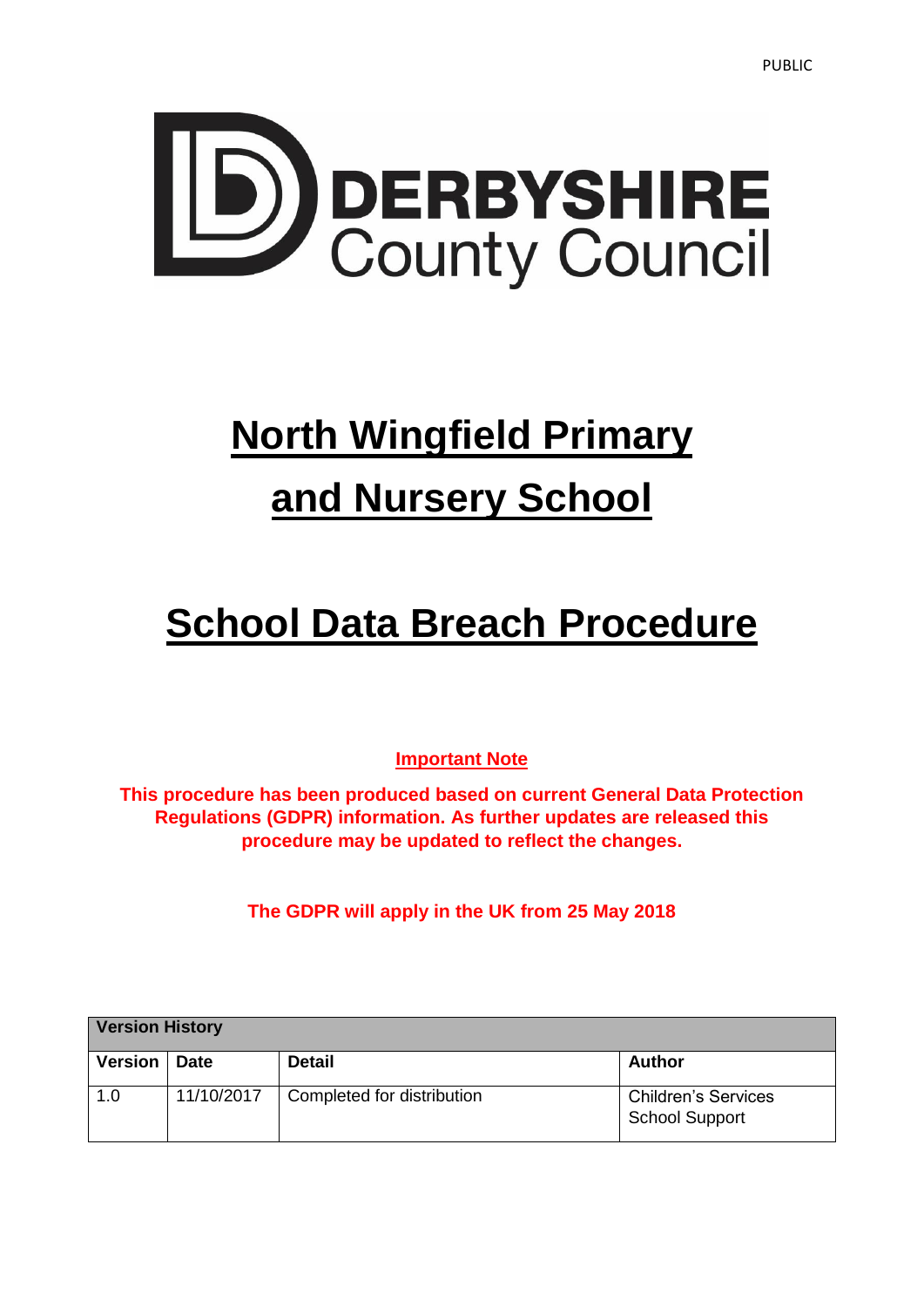# **Data Protection - Data Breach Procedure for [Insert name of school]**

# **The GDPR will apply in the UK from 25 May 2018**

The following is a sample data protection breach procedure for schools to be adapted as required. It has been written to be included as an Annex/Appendix to the School's Data Protection Policy.

#### **Policy Statement**

**North Wingfield Primary and Nursery School** holds large amounts of personal and sensitive data. Every care is taken to protect personal data and to avoid a data protection breach. In the event of data being lost or shared inappropriately, it is vital that appropriate action is taken to minimise any associated risk as soon as possible. This procedure applies to all personal and sensitive data held by **North Wingfield Primary and Nursery School** and all school staff, Governors, volunteers and contractors, referred to herein after as 'staff'.

#### **Purpose**

This breach procedure sets out the course of action to be followed by all staff at **North Wingfield Primary and Nursery School** if a data protection breach takes place.

# **Legal Context**

#### **Article 33 of the General Data Protection Regulations Notification of a personal data breach to the supervisory authority**

- 1. In the case of a personal data breach, the controller shall without undue delay and, where feasible, not later than 72 hours after having become aware of it, notify the personal data breach to the supervisory authority competent in accordance with Article 55, unless the personal data breach is unlikely to result in a risk to the rights and freedoms of natural persons. Where the notification to the supervisory authority is not made within 72 hours, it shall be accompanied by reasons for the delay.
- 2. The processor shall notify the controller without undue delay after becoming aware of a personal data breach.
- 3. The notification referred to in paragraph 1 shall at least:
	- (a) Describe the nature of the personal data breach including where possible, the categories and approximate number of data subjects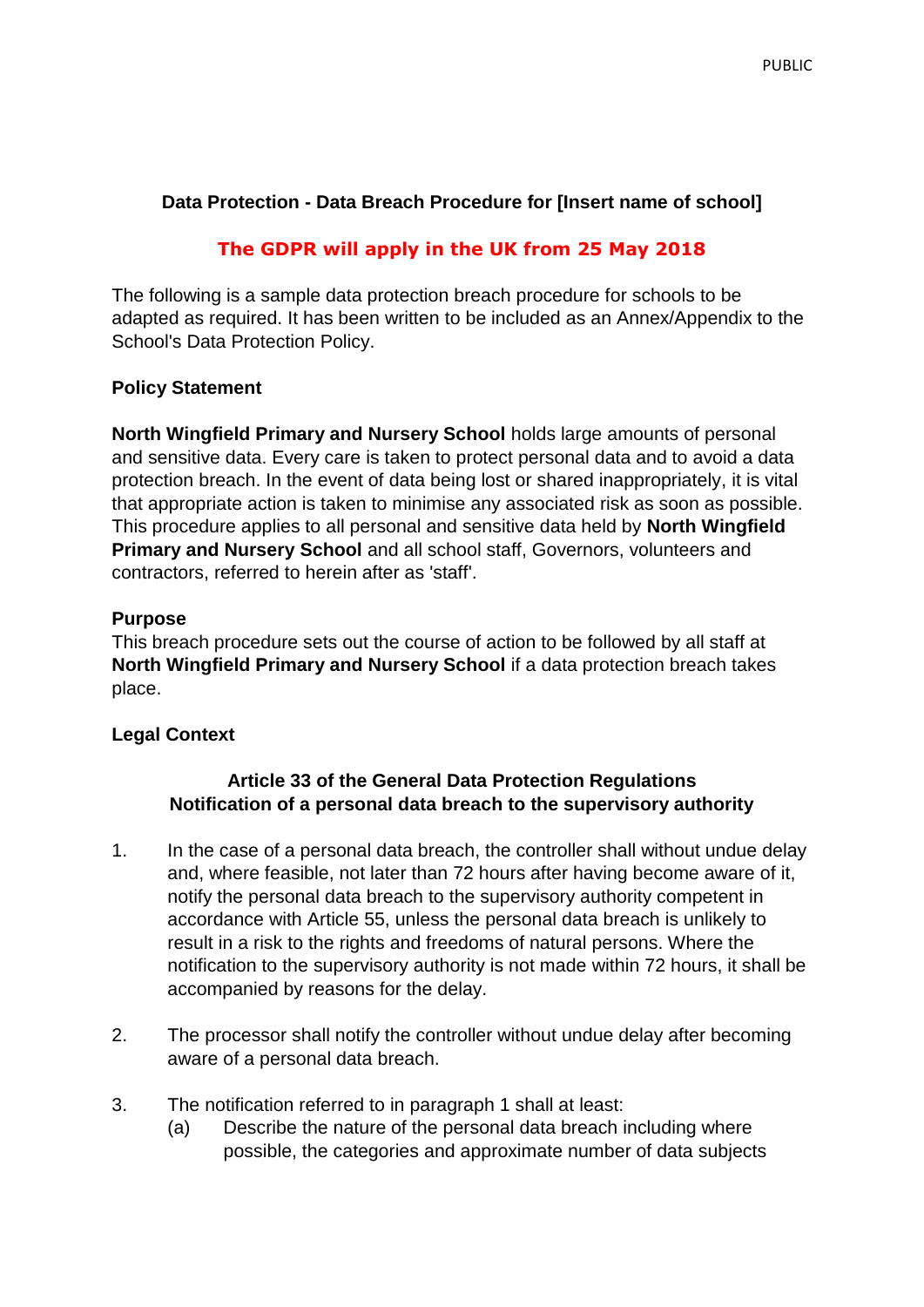concerned and the categories and approximate number of personal data records concerned;

- (b) Communicate the name and contact details of the data protection officer or other contact point where more information can be obtained;
- (c) Describe the likely consequences of the personal data breach;
- (d) Describe the measures taken or proposed to be taken by the controller to address the personal data breach, including, where appropriate, measures to mitigate its possible adverse effects.
- 4. Where, and in so far as, it is not possible to provide the information at the same time, the information may be provided in phases without undue further delay.
- 5. The controller shall document any personal data breaches, comprising the facts relating to the personal data breach, its effects and the remedial action taken. That documentation shall enable the supervisory authority to verify compliance with this Article.

# **Types of Breach**

Data protection breaches could be caused by a number of factors. A number of examples are shown below:

- Loss or theft of pupil, staff or governing body data and/ or equipment on which data is stored;
- Inappropriate access controls allowing unauthorised use;
- Equipment Failure;
- Poor data destruction procedures;
- Human Error;
- Cyber-attack;
- Hacking.

# **Managing a Data Breach**

In the event that the School identifies or is notified of a personal data breach, the following steps should followed:

- 1. The person who discovers/receives a report of a breach must inform the Head Teacher or, in their absence, either the Deputy Head Teacher and/or the School's Data Protection Officer (DPO). If the breach occurs or is discovered outside normal working hours, this should begin as soon as is practicable.
- 2. The Head Teacher/DPO (or nominated representative) must ascertain whether the breach is still occurring. If so, steps must be taken immediately to minimise the effect of the breach. An example might be to shut down a system, or to alert relevant staff such as the IT technician.
- 3. The Head Teacher/DPO (or nominated representative) must inform the Chair of Governors as soon as possible. As a registered Data Controller, it is the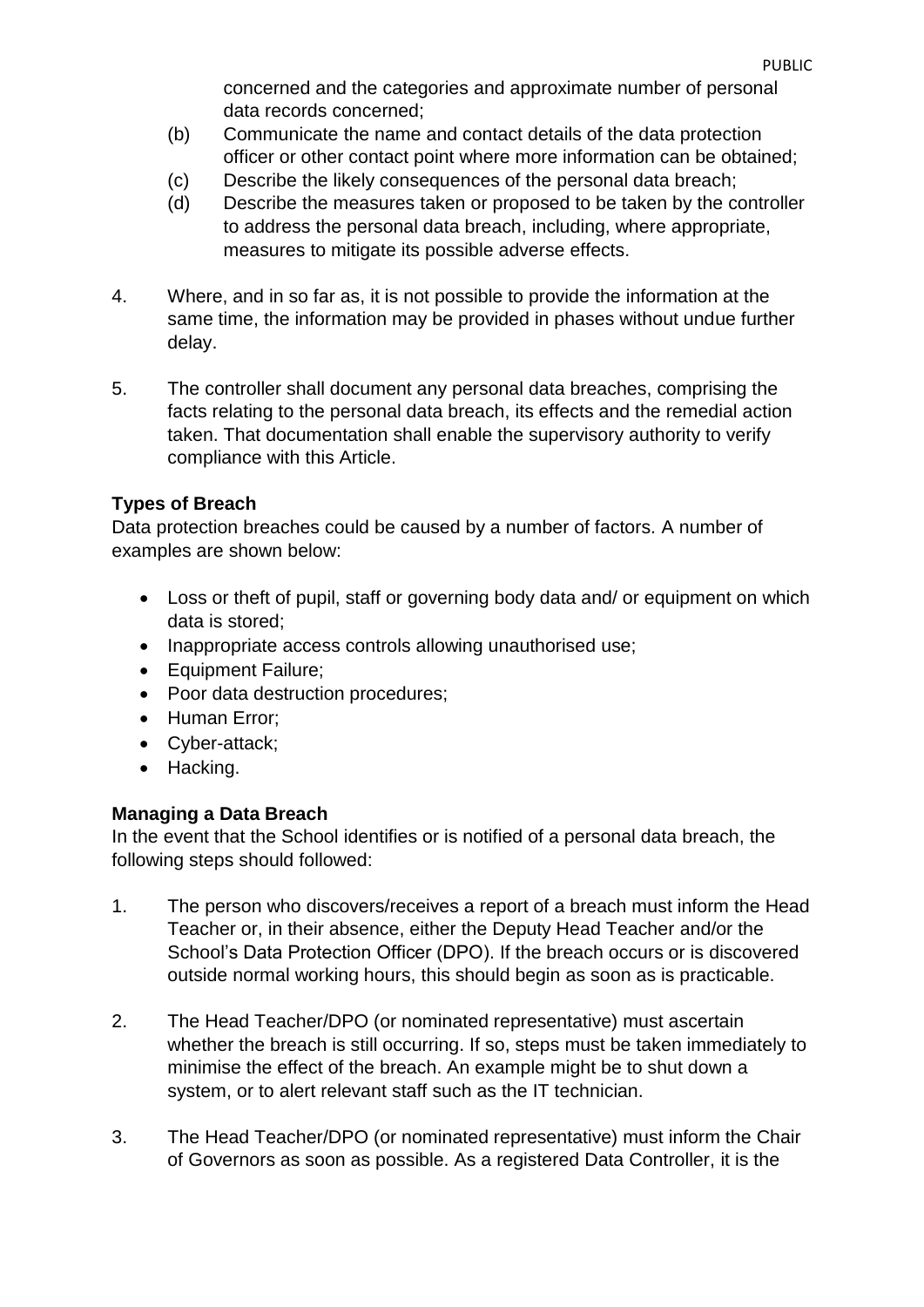school's responsibility to take the appropriate action and conduct any investigation.

- 4. The Head Teacher/DPO (or nominated representative) must also consider whether the Police need to be informed. This would be appropriate where illegal activity is known or is believed to have occurred, or where there is a risk that illegal activity might occur in the future. In such instances, advice from the School's legal support should be obtained.
- 5. The Head Teacher/DPO (or nominated representative) must quickly take appropriate steps to recover any losses and limit the damage. Steps might include:
- a. Attempting to recover lost equipment.
- b. Contacting the relevant County Council Departments, so that they are prepared for any potentially inappropriate enquiries ('phishing') for further information on the individual or individuals concerned. Consideration should be given to a global email to all school staff. If an inappropriate enquiry is received by staff, they should attempt to obtain the enquirer's name and contact details if possible and confirm that they will ring the individual, making the enquiry, back. Whatever the outcome of the call, it should be reported immediately to the Head Teacher/DPO (or nominated representative).
- c. Contacting the County Council's Communications Division if part of the crisis service, so that they can be prepared to handle any press enquiries. The Council's Senior Communications Officer can be contacted by telephone on (01629) 538234.
- d. The use of back-ups to restore lost/damaged/stolen data.
- e. If bank details have been lost/stolen, consider contacting banks directly for advice on preventing fraudulent use.
- f. If the data breach includes any entry codes or IT system passwords, then these must be changed immediately and the relevant agencies and members of staff informed.

#### **Investigation**

In most cases, the next stage would be for the Head Teacher/DPO (or nominated representative) to fully investigate the breach. The Head Teacher/DPO (or nominated representative) should ascertain whose data was involved in the breach, the potential effect on the data subject and what further steps need to be taken to remedy the situation. The investigation should consider:

- The type of data;
- Its sensitivity;
- What protections were in place (e.g. encryption);